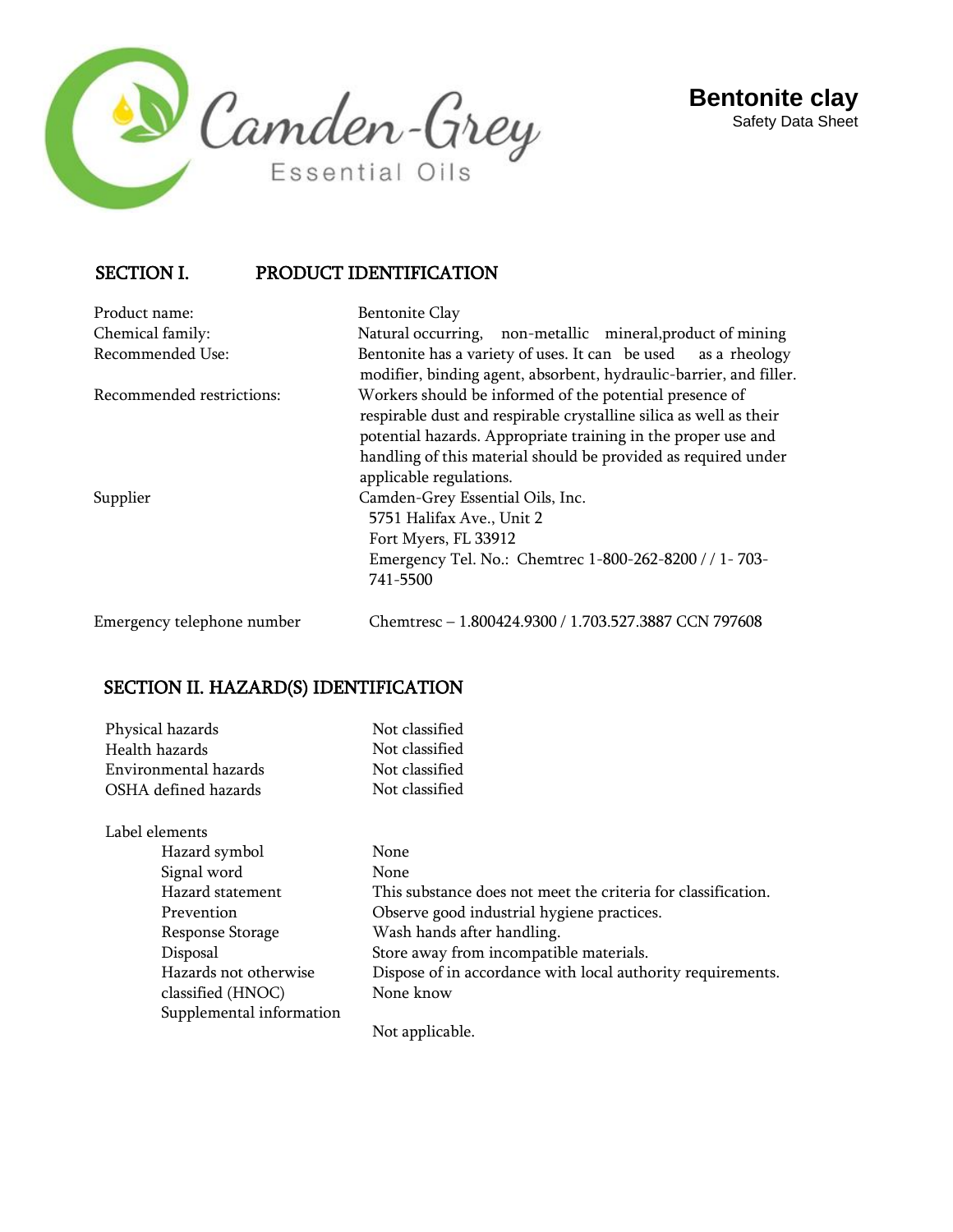#### SECTION III. COMPOSITION/INFORMATION ON INGREDIENTS

| Chemical Name:                 | Bentonite                                                                                                 |      |
|--------------------------------|-----------------------------------------------------------------------------------------------------------|------|
| CAS#                           | 1302-78-9                                                                                                 |      |
| %                              | 100%                                                                                                      |      |
| Common names & synonyms:       | Smectite, Bentonite, Bentonite Sodian, Bentonite Calcian,<br>Sodium-activated Bentonite, Montmorillonite. |      |
| Constituents                   |                                                                                                           |      |
| Chemical Name                  | CAS number                                                                                                | $\%$ |
| $\alpha$ 1 $\alpha$ 1 $\alpha$ | $1 - 1 - 1$                                                                                               |      |

| Sucureal Fame                  | <u>uno humot</u> | $\lambda$      |
|--------------------------------|------------------|----------------|
| Calcium Carbonate              | 471-34-1         |                |
| <b>Smectite Group Minerals</b> | 1318-93-0        |                |
| Quartz                         | 14808-60-7       | <=8            |
| Cristobal ite                  | 14464-46-1       | $\epsilon = 2$ |
|                                |                  |                |

Bentonite is a UVCB substance sub-type 4. The purity of the product is 100% w/w. Bentonite is composed mainly of smectite group minerals but the composition is varied, as expected for a UVCB substance, and other mineral constituents will be present in small and varying amounts. These minor constituents are not relevant for classification and labeling. This product contains 10% total crystalline silica. The respirable crystalline silica as determined by the SWERF method is <1% w/w. Details about the SWERF method are available at [www.crystallinesilica.eu.](http://www.crystallinesilica.eu/)

Composition comments Occupational Exposure Limits for constituents are listed in Section VIII. The purity of the product is 100% w/w. Impurities are not applicable for a UVCB substance.

#### SECTION IV. FIRST-AID MEASURES

| Inhalation                                | No specific first aid measures noted. Move to fresh air.          |
|-------------------------------------------|-------------------------------------------------------------------|
|                                           | Call a physician if symptoms persist.                             |
| Skin contact                              | No specific first aid measures noted. Wash skin with soap and     |
|                                           | water. Get medical attention if irritation develops and persists. |
| Eye contact                               | No specific first aid measures noted. Flush thoroughly with       |
|                                           | water. If irritation occurs, get medical assistance.              |
| Ingestion                                 | No specific first aid measures noted. Rinse mouth thoroughly.     |
| Most important symptoms/effects,          | Get medical attention if any discomfort occurs.                   |
| acute and delayed                         | Dust in the eye will cause irritation.                            |
| Indication of immediate medical           | Provide general supportive measures and treat symptomatically.    |
| attention and special treatment<br>needed |                                                                   |
| General Information                       | No hazards which require special first aid measures. Provide      |
|                                           | general supportive measures and treat symptomatically.            |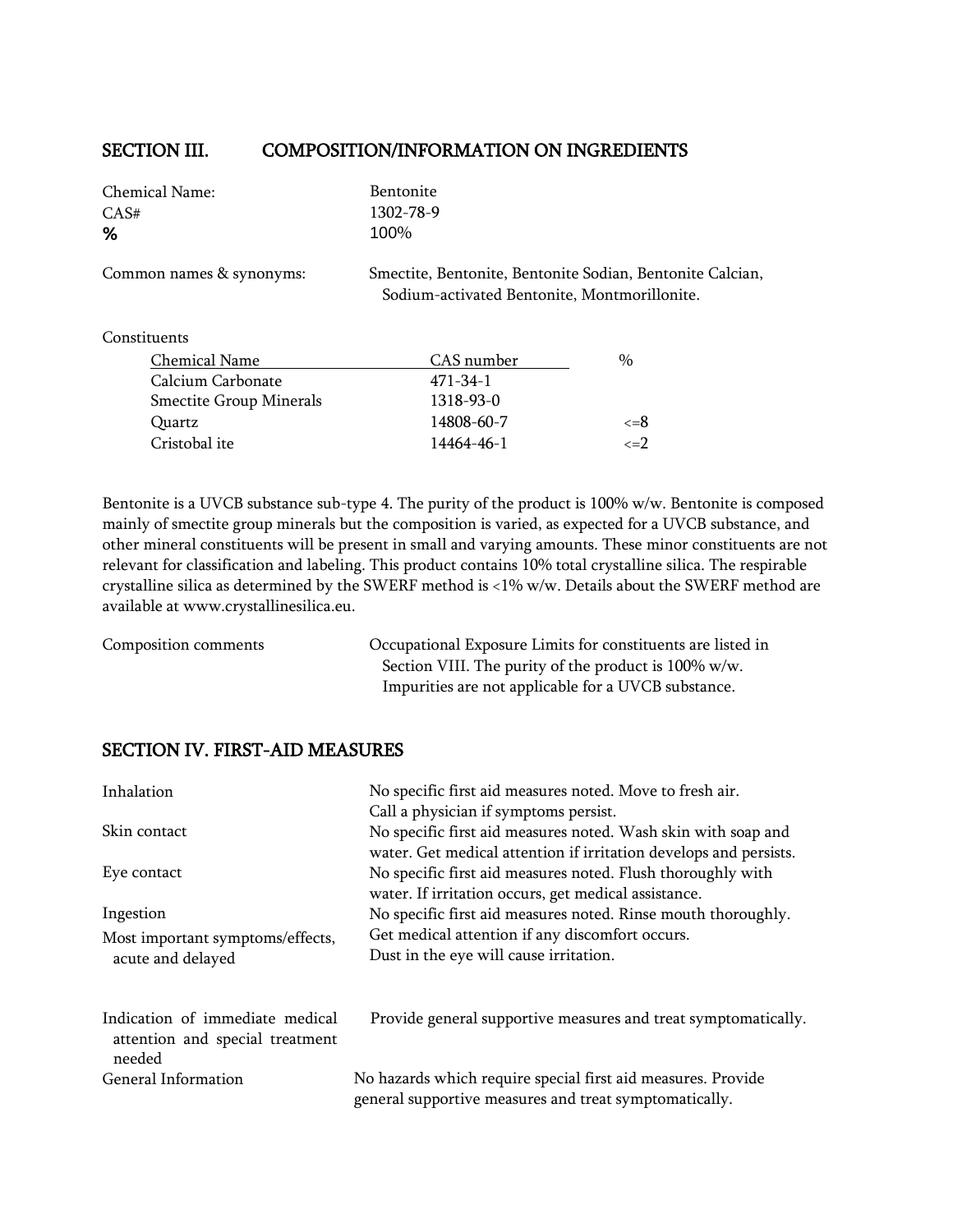# SECTION V. FIRE-FIGHTING MEASURES

| Suitable extinguishing media                                           | Water fog. Foam. Dry chemical powder. Carbon dioxide (C02).     |
|------------------------------------------------------------------------|-----------------------------------------------------------------|
|                                                                        | Use any media suitable for surrounding fires.                   |
| Unsuitable extinguishing media                                         | Not applicable, non-combustible.                                |
| Specific hazards arising from the                                      | None known. The product itself does not burn.                   |
| chemical                                                               |                                                                 |
| Special protective equipment and<br>precautions for firefighters Fire- | Material can be slippery when wet.                              |
| lighting equipment/instructions                                        | In the event of fire, cool tanks with water spray. Material can |
| Specific methods                                                       | be slippery when wet.                                           |
|                                                                        | Cool containers exposed to flames with water until well after   |
| General fire hazards.                                                  | the fire is out.                                                |
|                                                                        | No unusual fire or explosion hazards noted. This material       |
|                                                                        | will not bum.                                                   |

# SECTION VI. ACCIDENTAL RELEASE MEASURES

| Keep unnecessary personnel away. Material can be slippery when         |
|------------------------------------------------------------------------|
| wet. Use a NIOSH/MSHA approved respirator if there is a risk of        |
| exposure to dust/fume at levels exceeding the exposure limits. Avoid   |
| inhalation of dust from the spilled material. For personal protection, |
| see Section VIII of the SDS. No special precautions are necessary      |
| beyond normal good hygiene practices.                                  |
| Avoid the generation of dusts during clean-up. Collect dust using a    |
| vacuum cleaner equipped with a HEPA filter. Minimize dust              |
| generation and accumulation. Avoid the generation of dusts during      |
| clean-up. Following product recovery, flush area with water. For       |
| waste disposal, see Section XIII of the SDS.                           |
| No special environmental precautions required. Prevent further         |
| leakage or spillage if safe to do so.                                  |
|                                                                        |

# SECTION VII. HANDLING AND STORAGE

| Precautions for safe handling                                   | Keep formation of airborne dusts to a minimum. Provide<br>appropriate exhaust ventilation at places where dust is formed. In<br>case of insufficient ventilation, wear suitable respiratory<br>equipment.                                                |
|-----------------------------------------------------------------|----------------------------------------------------------------------------------------------------------------------------------------------------------------------------------------------------------------------------------------------------------|
| Conditions for safe storage,<br>including any incompatibilities | Store in a dry area. Store in original tightly closed container,<br>Keep the container dry. Store in a well-ventilated place.<br>Store away from incompatible materials (see Section X of the<br>SDS). Guard against dust accumulation of this material. |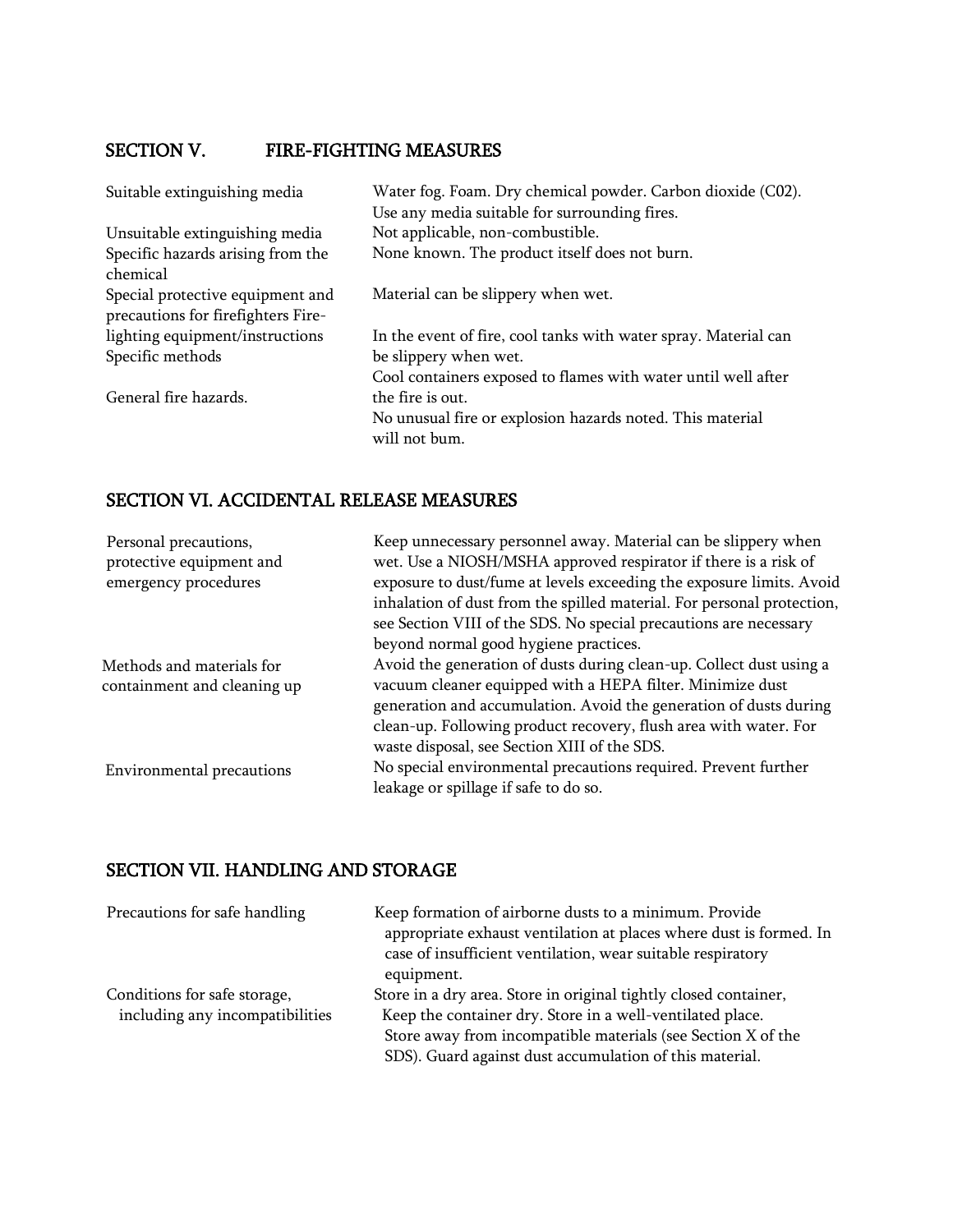# SECTION VIII. EXPOSURE CONTROLS/PERSONAL PROTECTION

Occupations exposure limits

#### US OSHA Table Z-l Limits for Air Containments (29CFR 1910.1000)

| Constituents                                                   | <b>Type</b>     | Value                                | Form                                                                                                                                                                                                                                                                                                                                                                                          |
|----------------------------------------------------------------|-----------------|--------------------------------------|-----------------------------------------------------------------------------------------------------------------------------------------------------------------------------------------------------------------------------------------------------------------------------------------------------------------------------------------------------------------------------------------------|
| <b>Inert or Nuisance Dusts</b><br>(CAS SEQ250)                 | PEL             | $5 \text{ mg/m}$                     | Respirable fraction.                                                                                                                                                                                                                                                                                                                                                                          |
|                                                                |                 | $15 \text{ mg/m}$                    | Total dust.                                                                                                                                                                                                                                                                                                                                                                                   |
| US OSHA Table Z-3 (29 CFR 1910.1000)                           |                 |                                      |                                                                                                                                                                                                                                                                                                                                                                                               |
| Constituents                                                   | <b>Type</b>     | Value                                | Form                                                                                                                                                                                                                                                                                                                                                                                          |
| <b>Inert or Nuisance Dusts</b><br>(CAS SEQ250)                 | <b>TWA</b>      | $10 \text{ mg/m}$                    | Inhalable fraction.                                                                                                                                                                                                                                                                                                                                                                           |
|                                                                |                 | $15 \text{ mg/m}$                    | Total dust.                                                                                                                                                                                                                                                                                                                                                                                   |
|                                                                |                 | 50 mppcf                             | Total dust.                                                                                                                                                                                                                                                                                                                                                                                   |
|                                                                |                 | 15 mppcf                             | Respirable fraction.                                                                                                                                                                                                                                                                                                                                                                          |
| Biological limit values<br>Appropriate engineering<br>controls |                 |                                      | No biological exposure limits noted for the ingredients(s).<br>Ventilation should be sufficient to effectively remove and<br>prevent buildup of any dusts or fumes that may be generated<br>during handling or thermal processing. If engineering measures<br>are not sufficient to maintain concentrations of dust particles<br>below the OEL, suitable respiratory protection must be worn. |
| Individual protection measures, such                           |                 | as personal protective equipment     |                                                                                                                                                                                                                                                                                                                                                                                               |
| Eye/face protection                                            |                 |                                      | Use tight fitting goggles if dust is generated. Wear dust-resistant<br>safety goggles where there is a danger of eye contact.                                                                                                                                                                                                                                                                 |
| Hand protection                                                | of use.         |                                      | No protection is ordinarily required under normal conditions                                                                                                                                                                                                                                                                                                                                  |
| Other                                                          | recommended     |                                      | Normal work clothing (long sleeved shirts and long pants) is                                                                                                                                                                                                                                                                                                                                  |
| Respiratory protection                                         |                 |                                      | Use a NIOSH/MSHA approved respirator if there is a risk of                                                                                                                                                                                                                                                                                                                                    |
| Thermal hazards                                                |                 |                                      | exposure to dust/fume at levels exceeding the exposure limit.                                                                                                                                                                                                                                                                                                                                 |
| General hygiene considerations                                 | Not applicable. |                                      |                                                                                                                                                                                                                                                                                                                                                                                               |
|                                                                |                 | practices in handling this material. | Always observe good persona hygiene measures, such as.<br>washing after handling the material and before eating, drinking<br>and/or smoking. Routinely wash work clothing and protective<br>equipment to remove contaminants. Use good industrial hygiene                                                                                                                                     |

# SECTION IX. PHYSICAL AND CHEMICAL PROPERTIES

| Appearance     | Lump, granular or fine powder. |
|----------------|--------------------------------|
| Physical state | Solid.                         |
| Form           | Various.                       |
| Color          | Various.                       |
| Odor           | None.                          |
| Odor threshold | Not applicable.                |
| $p-H$          | $8.5 - 11$                     |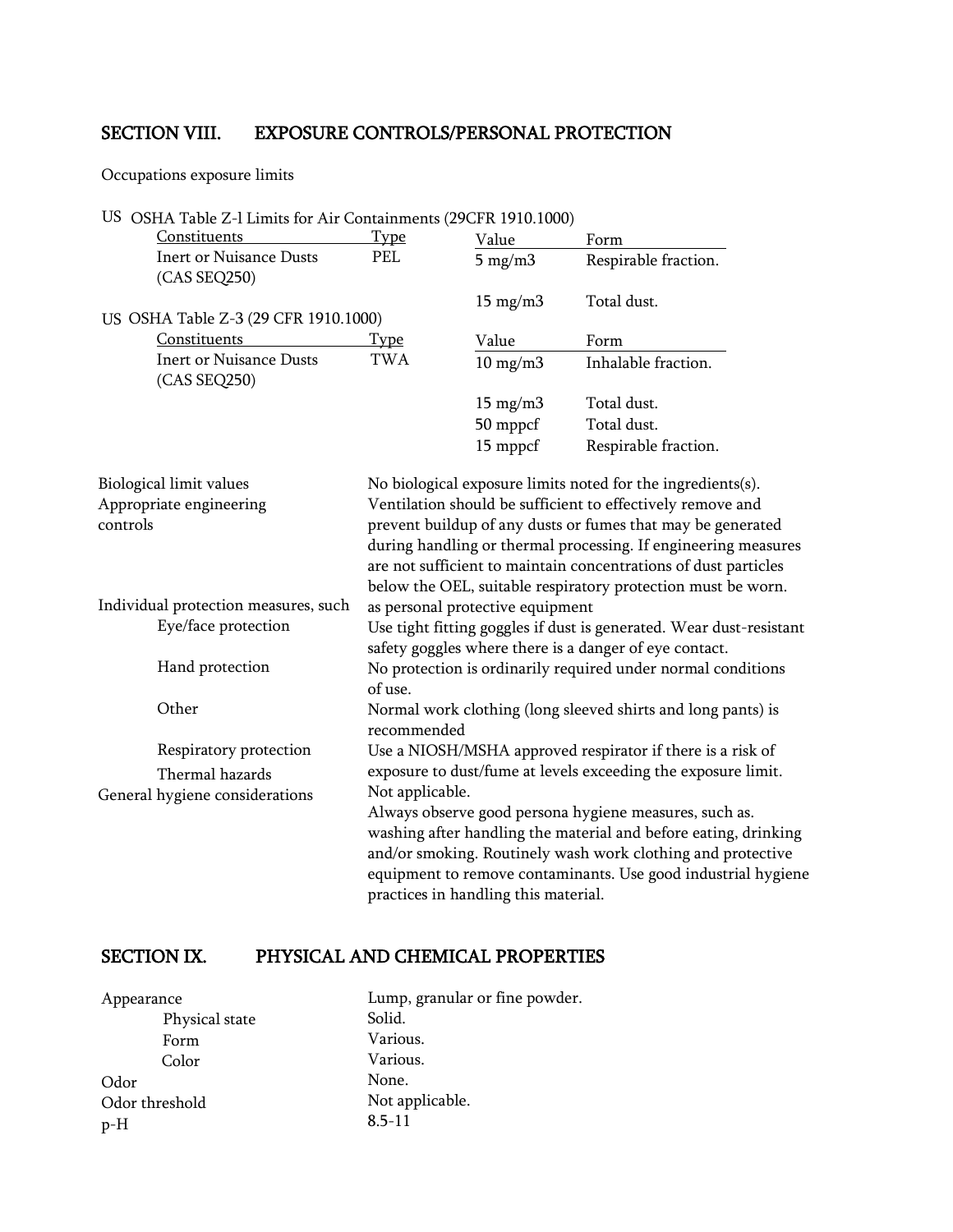| Melting point/freezing point                 | $> 842^{\circ}$ F ( $> 450^{\circ}$ C)/Not applicable. Not |
|----------------------------------------------|------------------------------------------------------------|
| Initial boiling point and boiling            | applicable                                                 |
| Range                                        |                                                            |
| Flash point                                  | Not applicable.                                            |
| Evaporation rate                             | Not applicable.                                            |
| Flammability (solid, gas)                    | This product is not flammable.                             |
| Upper/lower flammability or explosive limits |                                                            |
| Flammability limit-lower % Not applicable.   |                                                            |
| Flammability limit-upper % Not applicable.   |                                                            |
| Explosive limit-lower %                      | Not applicable.                                            |
| Explosive limit-upper $%$                    | Not applicable.                                            |
| Vapor pressure                               | 0 kPa at 25° C Not                                         |
|                                              | applicable. $2.6g/cm3$                                     |
| Relative density                             |                                                            |
| Solubility(les)                              | $<$ 0.9 mg/1 Not                                           |
| Solubility (water)                           | applicable.                                                |
| Partition coefficient (n-                    |                                                            |
| octanol/water) Auto-ignition                 | Not applicable $> 932^\circ$                               |
| temperature Decomposition                    | $F$ ( $> 500^{\circ}$ C) Not                               |
| temperature Viscosity Other                  | applicable                                                 |
| information Bulk density                     |                                                            |
| Particle size VOC (Weight %)                 | 0.9 - 1.4 $g/cm3 Varies.$                                  |
| Molecular formula                            | $0\%$                                                      |
|                                              | <b>UVCB</b> Substance                                      |

# SECTION X. STABILITY AND REACTIVITY

| Reactivity                            | The product is stable and non-reactive under normal conditions<br>of use, storage and transport.                                                                                                                 |
|---------------------------------------|------------------------------------------------------------------------------------------------------------------------------------------------------------------------------------------------------------------|
| Chemical stability                    | Stable at normal conditions.                                                                                                                                                                                     |
| Possibility of hazardous<br>reactions | Will not occur.                                                                                                                                                                                                  |
| Conditions to avoid                   | Moisture. Avoid temperatures exceeding the decomposition<br>temperature. Avoid contact with incompatible materials.<br>Avoid dispersal of dust in the air (i.e., clearing dust surfaces<br>with compressed air). |
| Incompatible material                 | None known.                                                                                                                                                                                                      |
| Hazardous decomposition<br>products   | None.                                                                                                                                                                                                            |

# SECTION XI. TOXICOLOGICAL INFORMATION

Information on likely routes of exposure

| Ingestion         | Not classified.                                       |
|-------------------|-------------------------------------------------------|
| <b>Inhalation</b> | Inhalation of dusts may cause respiratory irritation. |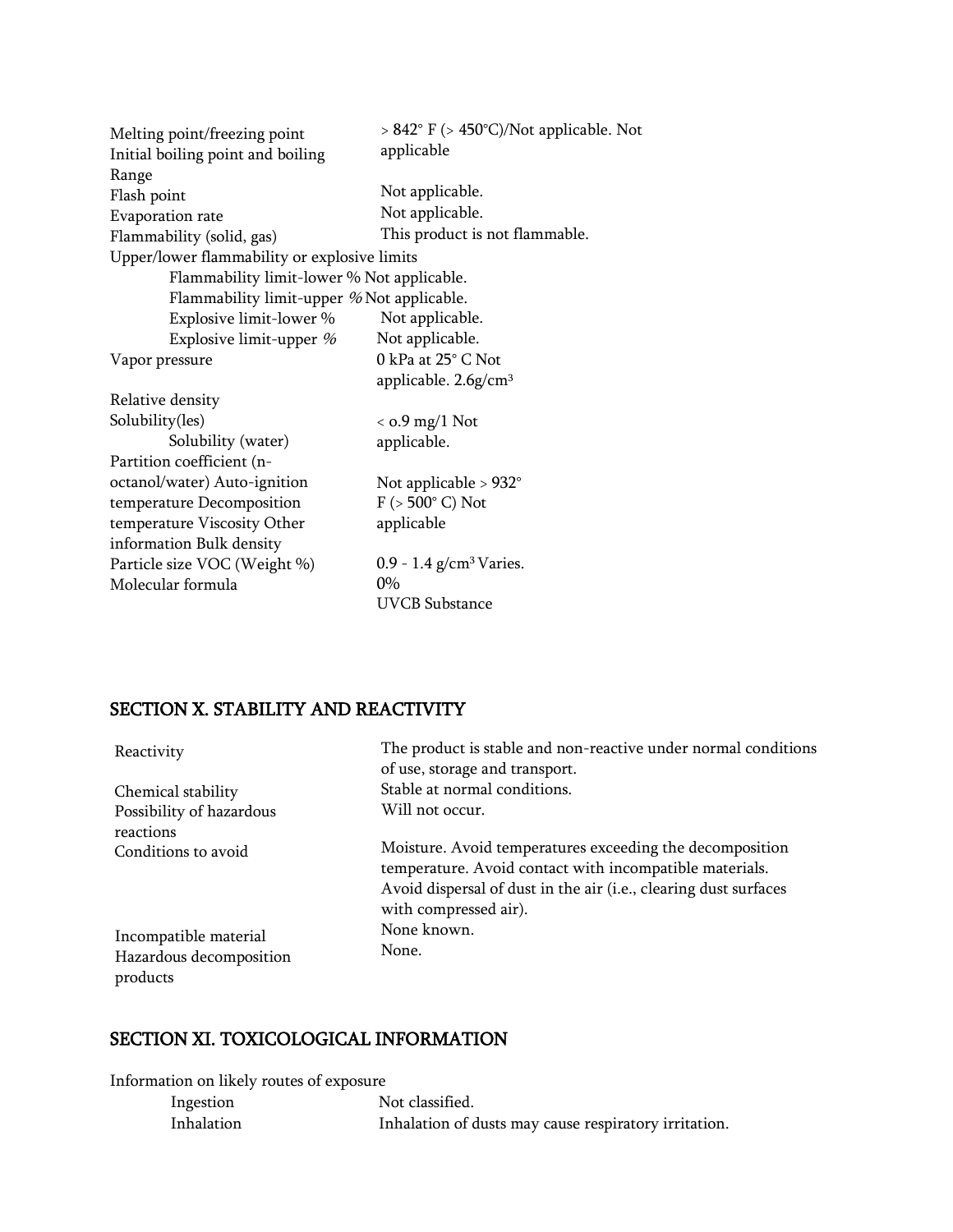Skin contact Not classified. Eye contact Dust in the eyes will cause irritation. Symptoms related to the None known.

#### physical, chemical and toxicological characteristics

| Information toxicological effects                     |                                                                                                                                                                                                                                                    |                                                               |  |
|-------------------------------------------------------|----------------------------------------------------------------------------------------------------------------------------------------------------------------------------------------------------------------------------------------------------|---------------------------------------------------------------|--|
| Acute toxicity                                        | Not classified.                                                                                                                                                                                                                                    |                                                               |  |
| Product                                               | Species                                                                                                                                                                                                                                            | <b>Test Results</b>                                           |  |
| Bentonite (CAS 1302-78-9)                             |                                                                                                                                                                                                                                                    |                                                               |  |
| Acute                                                 |                                                                                                                                                                                                                                                    |                                                               |  |
| Inhalation                                            |                                                                                                                                                                                                                                                    |                                                               |  |
| LC50                                                  | Rat                                                                                                                                                                                                                                                | $>5.27$ mg/I, 4 hr OECD 436                                   |  |
| Oral                                                  |                                                                                                                                                                                                                                                    |                                                               |  |
| LD50                                                  | Rat                                                                                                                                                                                                                                                | > 2000 mg/kg OECD 425                                         |  |
| Skin corrosion/irritation                             | Not classified.                                                                                                                                                                                                                                    |                                                               |  |
| Serious eye damage/eye                                |                                                                                                                                                                                                                                                    | Dust in the eyes will cause irritation. Mild irritant to eyes |  |
| irritation                                            | (according to the modified Kay & Calandra criteria)                                                                                                                                                                                                |                                                               |  |
| Respiratory or skin sensitization                     |                                                                                                                                                                                                                                                    |                                                               |  |
| Respiratory sensitization                             | Not classified.                                                                                                                                                                                                                                    |                                                               |  |
| Skin sensitization                                    | Not classified.                                                                                                                                                                                                                                    |                                                               |  |
| Germ cell mutagenicity                                | Not classified.                                                                                                                                                                                                                                    |                                                               |  |
| Carcinogenicity                                       | No carcinogenicity data available for this product. Sepiolite was<br>evaluated by IARC as class 3 ("Cannot be classified as to<br>carcinogenicity to humans"). Based on read-across with sepiolite,<br>bentonite was assessed as non-carcinogenic. |                                                               |  |
|                                                       | Therefore classification of bentonite for carcinogenicity is not                                                                                                                                                                                   |                                                               |  |
|                                                       | warranted.                                                                                                                                                                                                                                         |                                                               |  |
| Reproductive toxicity                                 | Not classified.                                                                                                                                                                                                                                    |                                                               |  |
| Specific target organ toxicity -<br>single exposure   | Not classified.                                                                                                                                                                                                                                    |                                                               |  |
| Specific target organ toxicity -<br>repeated exposure | Not classified.                                                                                                                                                                                                                                    |                                                               |  |
| Aspiration hazard                                     | Not available.                                                                                                                                                                                                                                     |                                                               |  |
| SECTION XII.                                          | ECOLOGICAL INFORMATION                                                                                                                                                                                                                             |                                                               |  |
| Ecotoxicity                                           |                                                                                                                                                                                                                                                    |                                                               |  |

Ex<sup>y</sup> The product components are not classified as environmentally hazardous. However, this does not exclude the possibility that large or frequent spills can had a harmful or damaging effect on the environment.

| Product                   | <b>Species</b>         | Test Results          |
|---------------------------|------------------------|-----------------------|
| Bentonite (CAS 1302-78-0) |                        |                       |
|                           | Crustacea EC50 Daphnia | $> 100$ mg/1,48 hours |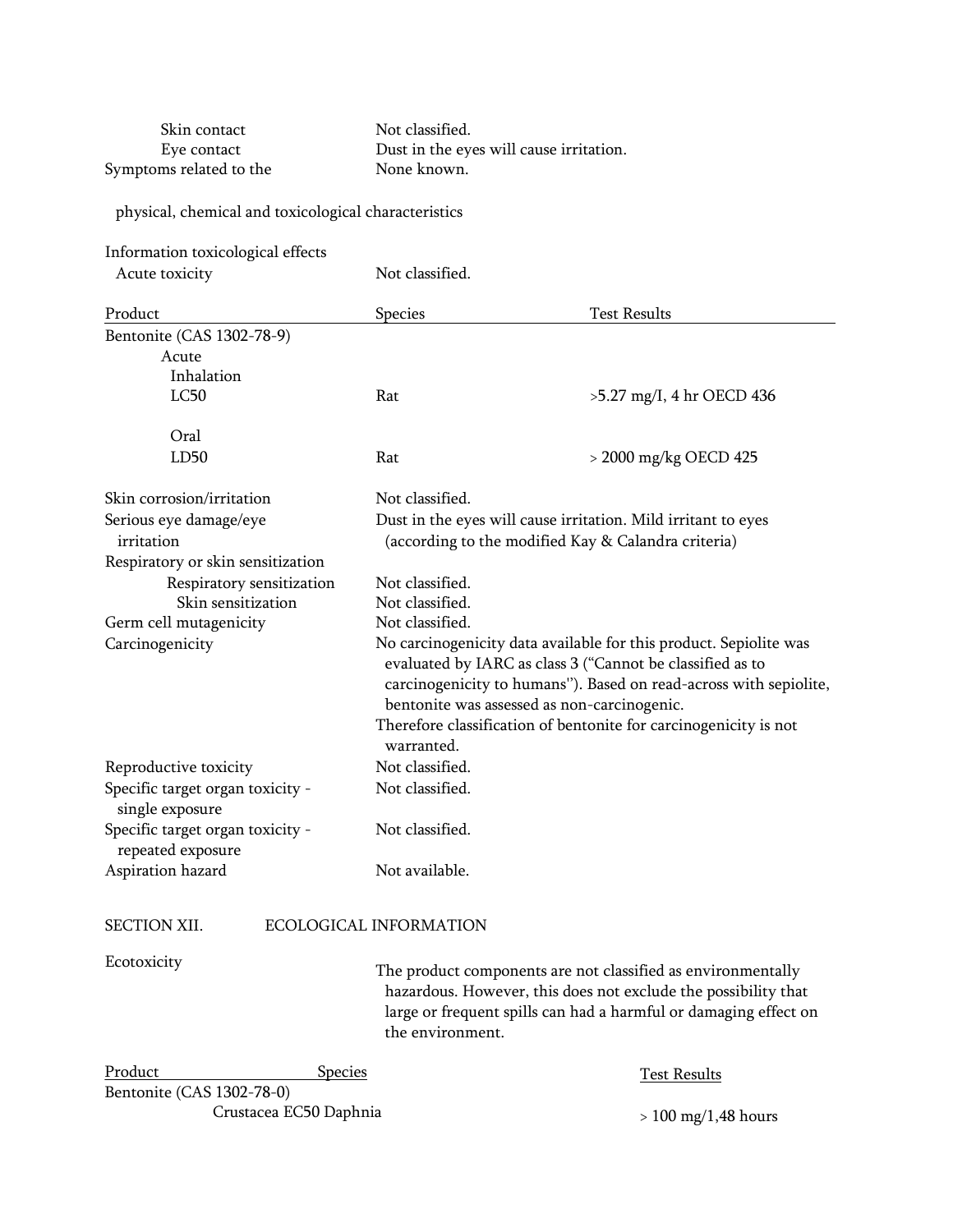| Other                         | EC50 Freshwater algae<br>LC50 Freshwater fish | Marine water fish                                                                                                                                                                              | $> 100$ mg/1, 72 hours<br>$16000 \,\mathrm{mg}/1, 96 \,\mathrm{hours}$<br>2800 - 3200 mg/1, 24 hours |
|-------------------------------|-----------------------------------------------|------------------------------------------------------------------------------------------------------------------------------------------------------------------------------------------------|------------------------------------------------------------------------------------------------------|
| Aquatic                       |                                               |                                                                                                                                                                                                |                                                                                                      |
| Crustacea                     |                                               | EC50 Coon stripe shrimp (Pandalus danea)                                                                                                                                                       | $24.8 \text{ mg/I}$ , 96 hours                                                                       |
|                               |                                               | Dungeness or edible fish (Cancer magister)                                                                                                                                                     | $81.6$ mg/I, 96 hours                                                                                |
| Fish                          |                                               | LC50 Rainbow trout, donaldson trout                                                                                                                                                            | 19000 mg/I, 96 hours                                                                                 |
|                               |                                               | (Oncorhynchus mykiss)                                                                                                                                                                          |                                                                                                      |
| Persistence and degradability |                                               | Not relevant for inorganic substances.                                                                                                                                                         |                                                                                                      |
| Bioaccumulative potential     |                                               | Will not bio-accumulate.                                                                                                                                                                       |                                                                                                      |
| Mobility in soil              |                                               | Bentonite is almost insoluble and thus presents a low mobility<br>in most soils.                                                                                                               |                                                                                                      |
| Mobility in general Other     |                                               | The product has poor water-solubility.                                                                                                                                                         |                                                                                                      |
| adverse effects               |                                               | No other adverse environmental effects (e.g., ozone depletion,<br>photochemical ozone creation potential, endocrine disruption,<br>global warming potential) are expected from this component. |                                                                                                      |

# SECTION XIII. DISPOSAL CONSIDERATIONS

| Disposal instructions                  | Dispose in accordance with applicable regulations.                                                     |
|----------------------------------------|--------------------------------------------------------------------------------------------------------|
| Hazardous waste code                   | The waste code should be assigned in discussion between the                                            |
|                                        | user, the producer and the waste disposal company.                                                     |
| Waste from residues/unused<br>products | Dispose of in accordance with local regulations.                                                       |
| Contaminated packaging                 | Store containers and offer for recycling of material when<br>in accordance with the local regulations. |

# SECTION XIV. TRANSPORT INFORMATION

| DOT                                            | Not regulated as dangerous goods. |
|------------------------------------------------|-----------------------------------|
| <b>JATA</b>                                    | Not regulated as dangerous goods. |
| <b>IMDG</b>                                    | Not regulated as dangerous goods. |
| Transport in bulk according to Not applicable. |                                   |
| Annex II of MARPOL 73/78 and                   |                                   |
| the IBC Code                                   |                                   |

#### SECTION XV. REGULATORY INFORMATION

US federal regulations

CERCLA Hazardous Substance List (40 CFR 302.4) Not listed. US OSHA Specifically Regulated Substances (29 CFR 19190.1001-1005) Not listed.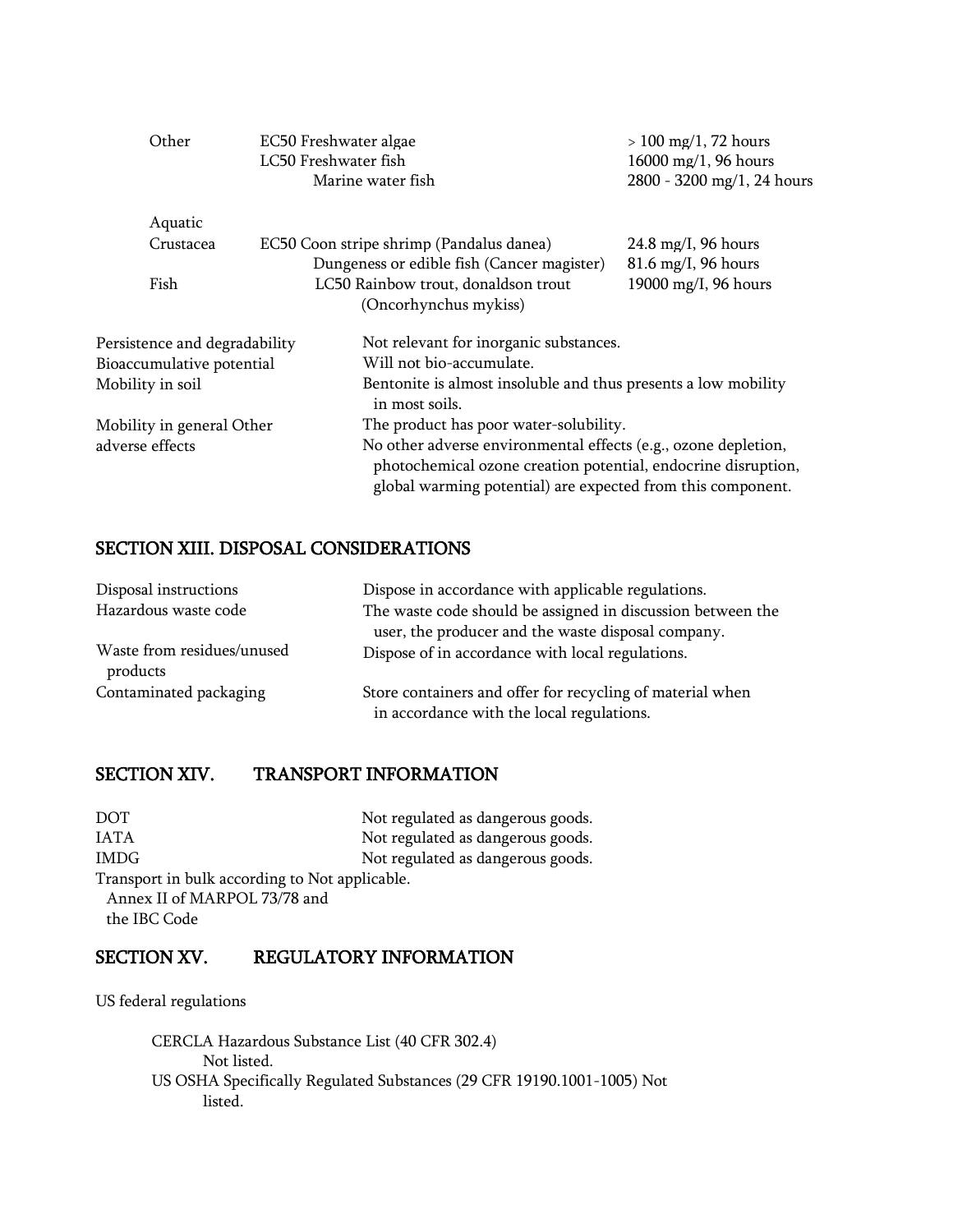| Superfund Amendments and Reauthorization Act of 1986 (SARA)<br>Immediate Hazard - No<br>Hazard categories<br>Delayed Hazard - No<br>Fire Hazard - No<br>Pressure Hazard - No<br>Reactivity Hazard - No |
|--------------------------------------------------------------------------------------------------------------------------------------------------------------------------------------------------------|
| SARA 302 Extremely hazardous substance No SARA 311/312                                                                                                                                                 |
| Hazardous Chemical No SARA 313 (TRI reporting)<br><b>Not</b><br>regulated                                                                                                                              |
| Other federal regulations                                                                                                                                                                              |
| Clean Air Act (CAA) Section 112 Hazardous Air Pollutants (HAPs) List Not                                                                                                                               |
| regulated.                                                                                                                                                                                             |
| Clean Air Act (CAA) Section 112® Accidental Release Prevention (40 CFR 68.120)                                                                                                                         |
| Not regulated.                                                                                                                                                                                         |
| Safe Drinking Water Act (SDWA) Not regulated.                                                                                                                                                          |
| US state regulations                                                                                                                                                                                   |
| US Massachusetts RTK - Substance List                                                                                                                                                                  |
| Not regulated.                                                                                                                                                                                         |
| US New Jersey Worker and Community Right-to-Know Act                                                                                                                                                   |
| Not regulated.                                                                                                                                                                                         |
| US Rhode Island RTK                                                                                                                                                                                    |
| Not regulated.                                                                                                                                                                                         |
| US California Proposition 65                                                                                                                                                                           |
| California Safe Drinking Water and Toxic Enforcement Act of 1986 (Proposition 65). This                                                                                                                |
| material is not known to contain any chemicals currently listed as carcinogens or<br>reproductive toxins.                                                                                              |
| International inventories                                                                                                                                                                              |

| Country(s) or region Inventory |                                                                         | On inventory $(yes/no)*$ |
|--------------------------------|-------------------------------------------------------------------------|--------------------------|
| Australia                      | Australia Inventory of Chemical Substances                              | <b>Yes</b>               |
| Canada                         | Domestic Substances List (DSL)                                          | <b>Yes</b>               |
| Canada                         | Non-Domestic Substances List (NDSL)                                     | No.                      |
| China                          | <b>Inventory of Existing Chemical Substances</b><br>in China (IECSC)    | <b>Yes</b>               |
| Europe                         | European Inventory of Existing Commercial<br>Substances (EINECS)        | <b>Yes</b>               |
| Europe                         | European List of Notified Chemical<br>Substances (ELINCS)               | No.                      |
| Japan                          | Inventory of Existing and New Chemical<br>Substances (ENCS)             | No.                      |
| Korea                          | Existing Chemicals List (ECL)                                           | <b>Yes</b>               |
| New Zealand                    | New Zealand Inventory                                                   | <b>Yes</b>               |
| Philippines                    | Philippine Inventory of Chemical and Chemical Yes<br>Substances (PICCS) |                          |
| United States &<br>Puerto Rico | Toxic Substance Control Act (TSCA)                                      | Yes                      |

\*A "Yes" indicates this product complies with the inventory requirements administered by the governing country(s).